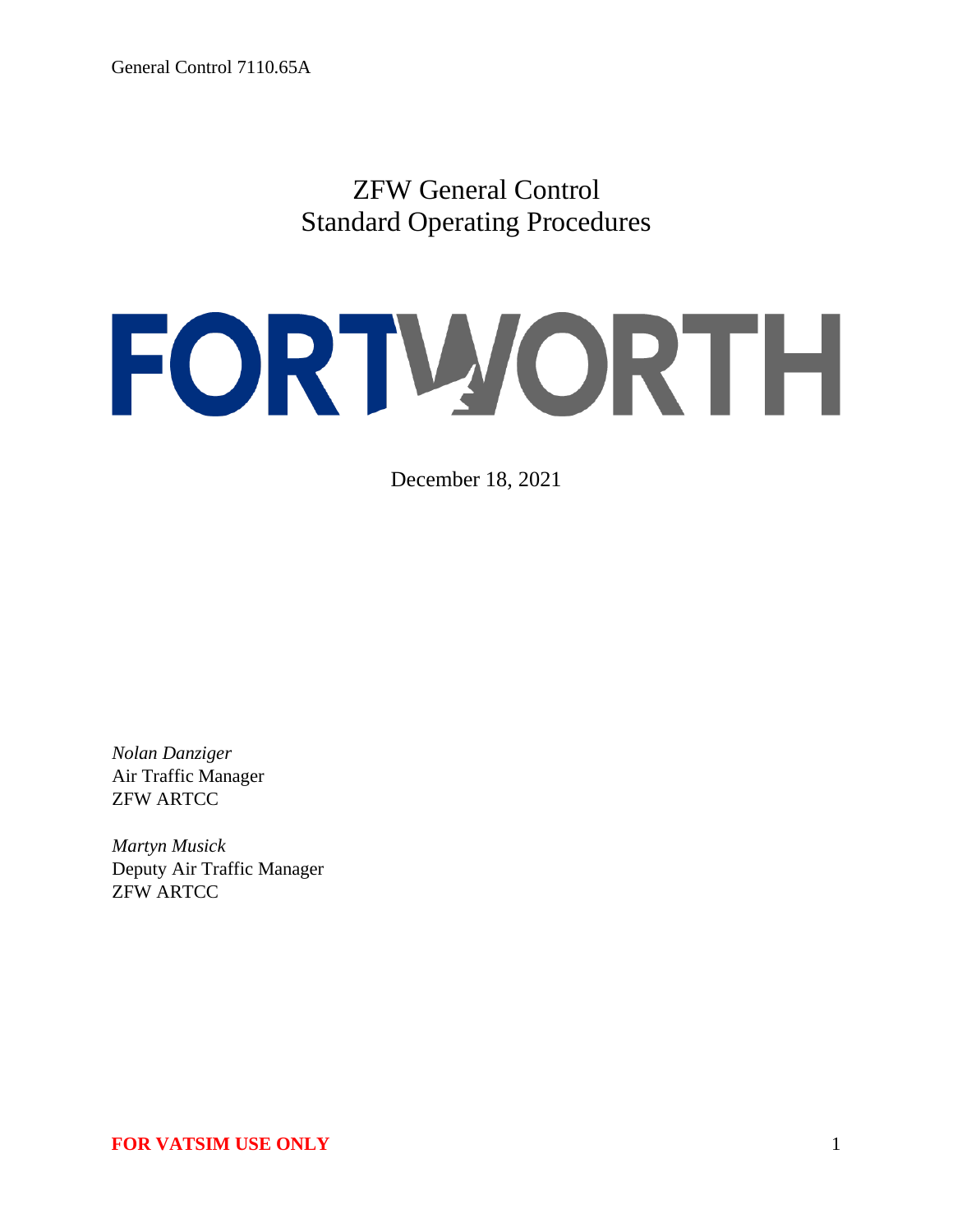General Control 7110.65A

Intentionally Left Blank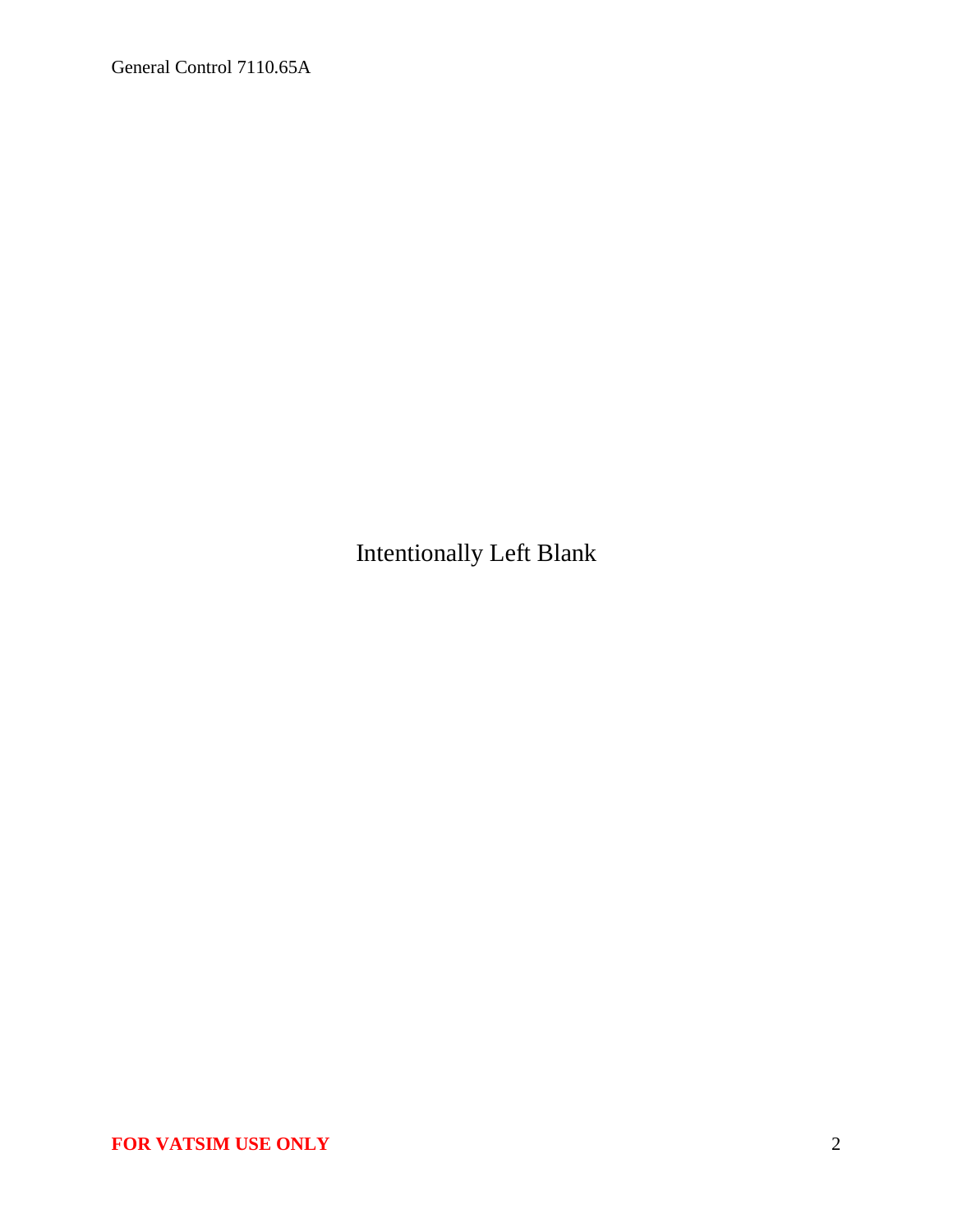# **Table of Contents**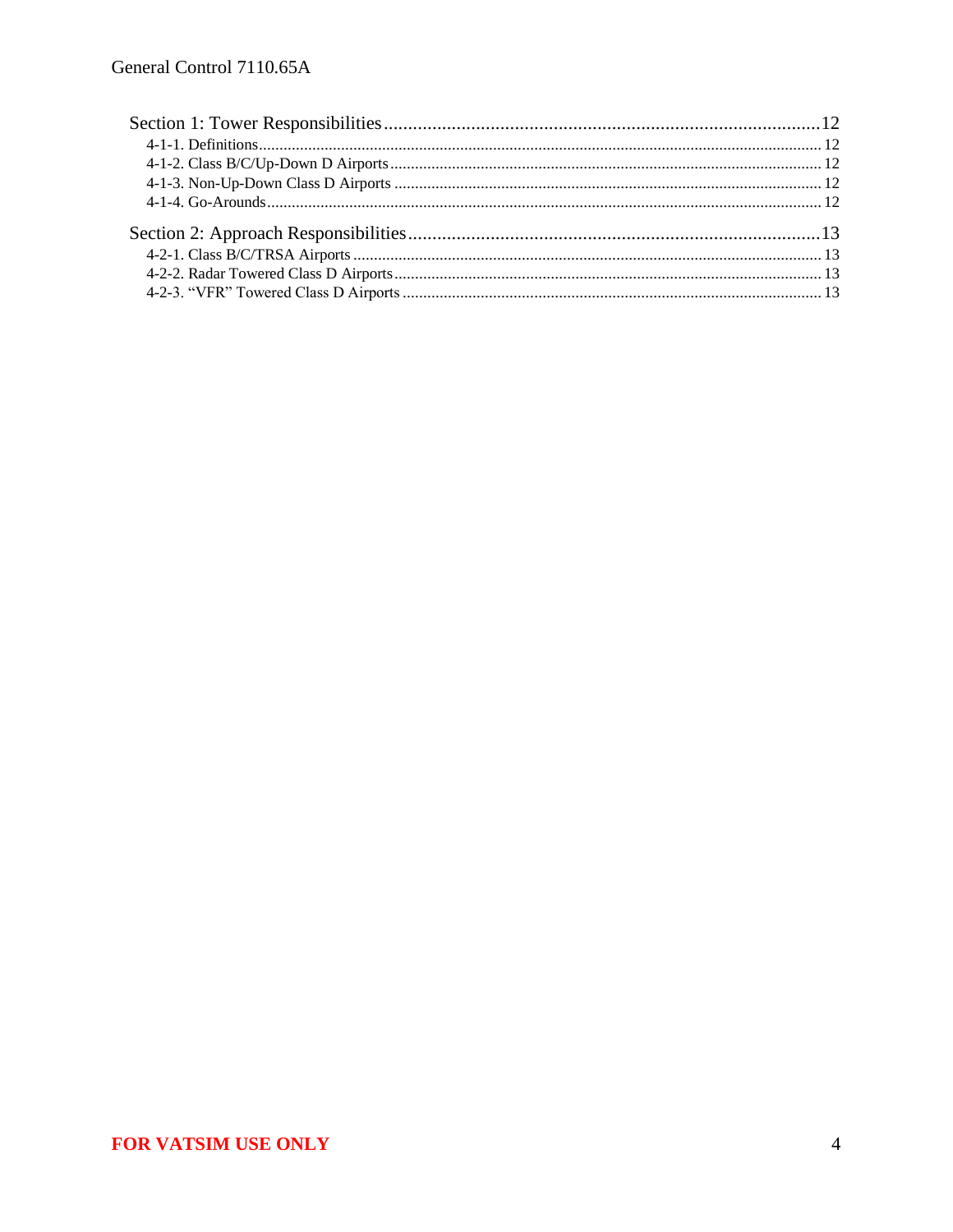# Change Log

| Date             | <b>Explanation of Changes</b> | <b>Initials</b> |
|------------------|-------------------------------|-----------------|
| 19 January 2021  | Creation                      | CB              |
| 18 December 2021 | Added section 1-6. VFR Ops    | CB              |
|                  |                               |                 |
|                  |                               |                 |
|                  |                               |                 |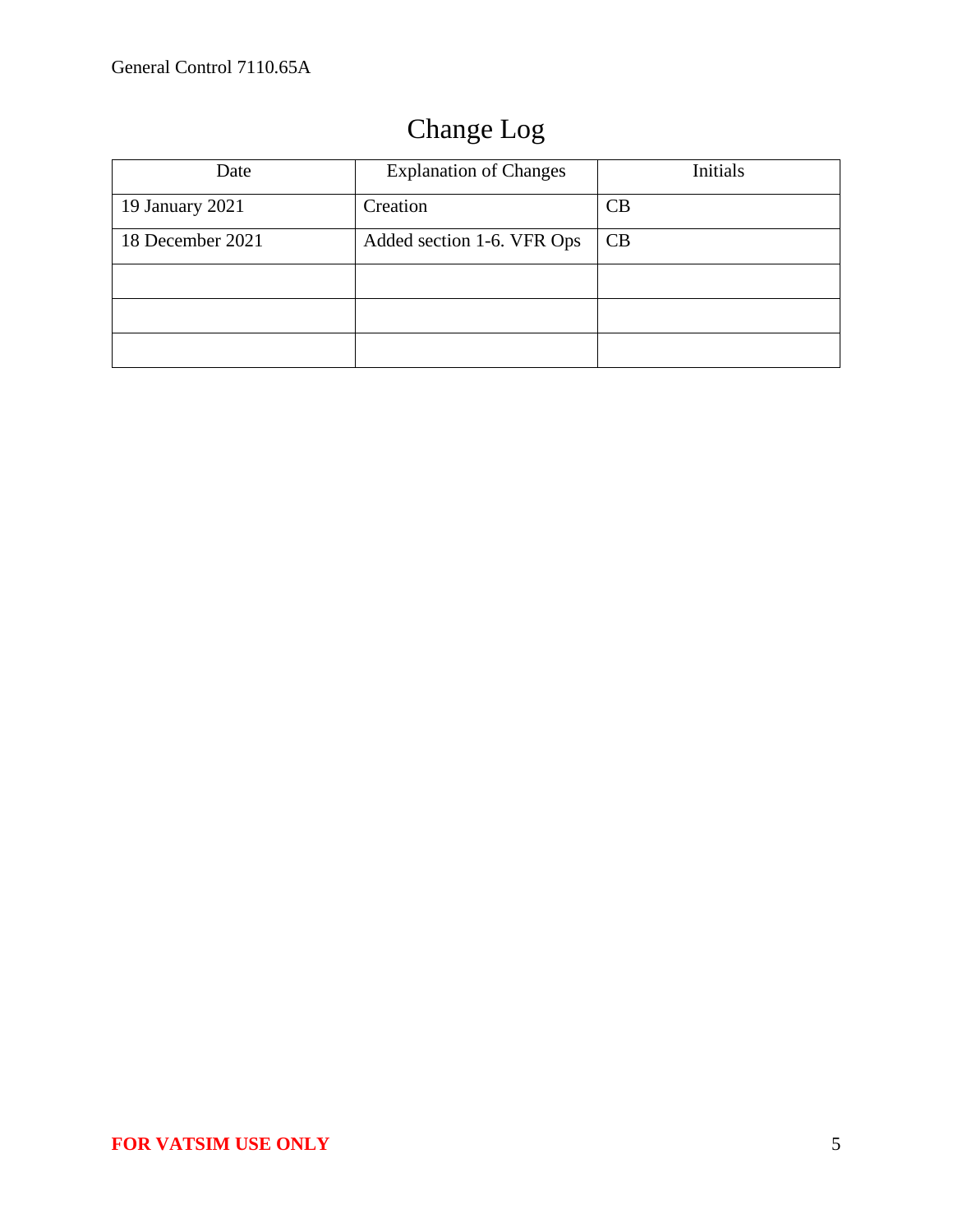# Chapter 1: General Information Section 1: Position Opening/Closing

## <span id="page-5-2"></span><span id="page-5-1"></span><span id="page-5-0"></span>**1-1-1. Opening a Position**

When relieving another controller, a position relief briefing shall be obtained before taking over the position. It is the responsibility of the controller being relieved to ensure the relief controller is briefed on all applicable information regarding the weather, NOTAMS, configuration, prior coordination, and traffic. The controller being relieved should remain online for a few minutes after the transfer of control to ensure the relief controller has no further questions regarding the airspace operations.

## <span id="page-5-3"></span>**1-1-2. Closing a Position**

Controllers shall give at least a five-minute notice to surrounding controllers and pilots before closing the position if it will not be relieved by another controller. If the position responsibilities will be given to another controller, ensure that the relief controller is briefed on all applicable information regarding the weather, NOTAMS, configuration, prior coordination, and traffic.

## Section 2: Pilot Interactions

## <span id="page-5-5"></span><span id="page-5-4"></span>**1-2-1. Goal/Mission Statement**

At all times, controllers shall provide a realistic and enjoyable experience to pilots flying on the network.

## <span id="page-5-6"></span>**1-2-2. Pilot Difficulties**

Due to the nature of the network, there will be times when controllers will have to deal with pilot difficulties. Whether it is a technology, knowledge, or competency issue, controllers shall always remain professional. Here is a step-by-step process to follow when dealing with these situations:

- 1. If you have time, explain in a calm and helpful manner what needs to be corrected. Comments that are made with an attitude do not help the situation.
- 2. Only after a repeated behavior of disruption should a supervisor be called.

## <span id="page-5-7"></span>**1-2-3. Contact Requests**

Contact requests MUST NOT be sent to an aircraft during a critical phase of flight. This includes takeoff, landing, and when an aircraft is on final approach.

## Section 3: Closures

## <span id="page-5-9"></span><span id="page-5-8"></span>**1-3-1. NOTAMs**

NOTAMs may be implemented at the controller's discretion. Note that, per VATSIM Policy, controllers shall not deny a pilot's request to use an inactive runway/taxiway. However, this does not prevent controllers from delaying the aircraft until such time the operation can be conducted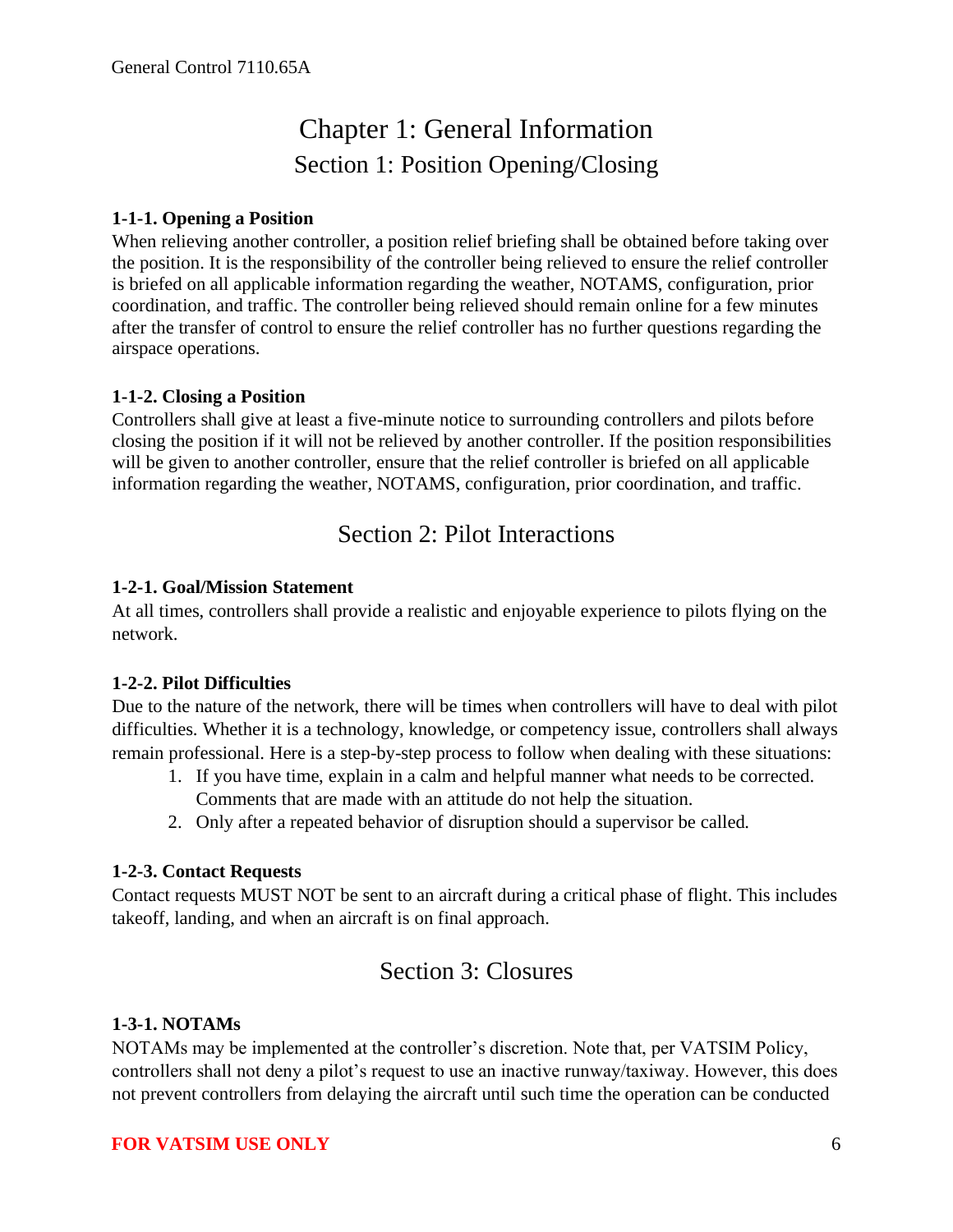safely with minimal impact on other air traffic. When traffic conditions immediately prevent the operation, instruct the aircraft to hold and advise of the anticipated delay time and reason.

## <span id="page-6-0"></span>**1-3-2. Class D Airports**

Class D airports that have a part time tower shall be simulated open/closed during the corresponding published times. An exception can be made by ARTCC staff for events/extenuating circumstances.

## Section 4: Internal Handoff Agreement

## <span id="page-6-2"></span><span id="page-6-1"></span>**1-4-1. Transfer of Control**

Controllers generally do not have control to issue any instruction to an aircraft outside their airspace unless it is defined in an LOA or SOP. Unless otherwise defined in a LOA or SOP, controllers receiving a handoff from another ZFW controller have control as follows:

- 1. Terminal to Terminal: Control for turns up to 45 degrees, altitude, and speed within 5 miles of the sector boundary.
- 2. Terminal to Enroute: Control for turns up to 45 degrees and climbs on contact.
- 3. Enroute to Terminal: Control for turns up to 45 degrees and descents on contact.
- 4. Enroute to Enroute: Control for turns up to 45 degrees, altitude, and speed within 10 miles of the sector boundary.

## <span id="page-6-3"></span>**1-4-2. In Trail Spacing**

Aircraft that are on the same route and altitude shall be handed off to other ZFW controllers with at least the following miles in trail:

- 1. Terminal to Terminal: 5 MIT
- 2. Terminal to Enroute: 5 MIT increasing to 7 MIT
- 3. Enroute to Terminal: 10 MIT
- <span id="page-6-4"></span>4. Enroute to Enroute: 10 MIT

## Section 5: Midnight Operations

## <span id="page-6-5"></span>**1-5-1. Definition**

Midnight operations is where internal SOPs and other procedures may be suspended during low traffic volume in favor of more efficient operations. Midnight operations shall only be conducted between 10PM and 5AM local, and on an optional basis.

## <span id="page-6-6"></span>**1-5-2. Procedures**

When midnight operations are not being conducted, controllers are expected to follow all local procedures and policy in order to provide a more realistic/immersive experience to pilots. When more than one controller is online, all ZFW controllers must agree to conduct midnight ops.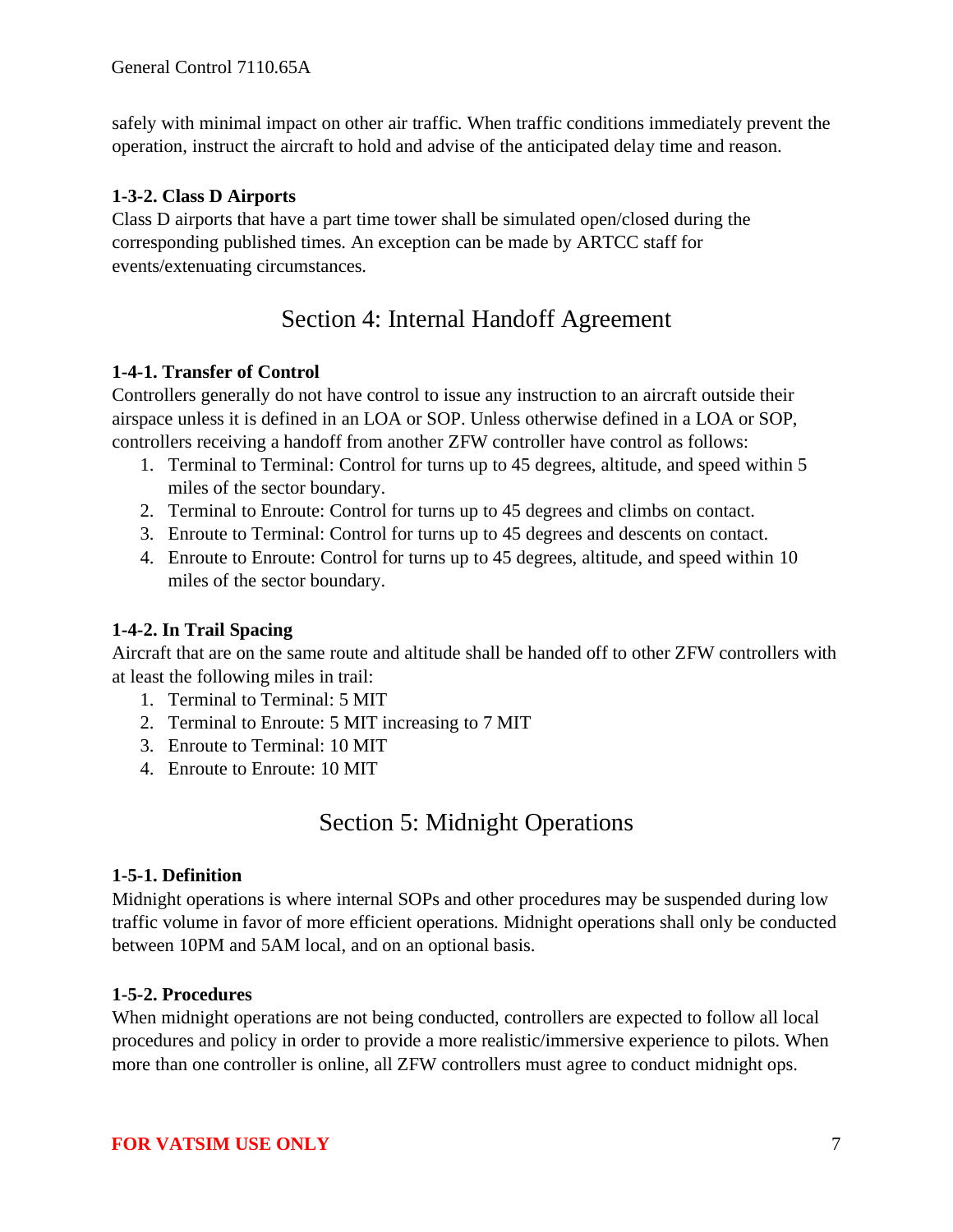## Section 6: VFR Operations

#### <span id="page-7-1"></span><span id="page-7-0"></span>**1-6-1. Class B/C/TRSA**

VFR aircraft departing class B/C/TRSA airspace shall always be assigned a departure frequency and squawk code. This information can only be omitted when the aircraft explicitly requests "Negative radar service."

#### <span id="page-7-2"></span>**1-6-2. Class D**

VFR aircraft departing class D airspace shall always be given taxi instructions on initial contact. Only issue a departure frequency and squawk code when the aircraft explicitly requests radar service or flight following.

#### <span id="page-7-3"></span>**1-6-3. VFR Restrictions**

<span id="page-7-4"></span>Unless otherwise specified by another SOP, do not restrict a departing VFR aircraft's altitude or route of flight.

## Chapter 2: Scratchpad Rules Section 1: Departures

## <span id="page-7-6"></span><span id="page-7-5"></span>**2-1-1. IFR**

a. Aircraft that are assigned an initial heading shall have their initial heading scratched as follows:

- HXXX, where XXX is the heading
- RH for runway heading

b. Aircraft on pilot-nav departure procedures should not be scratched.

## <span id="page-7-7"></span>**2-1-2. VFR**

a. Aircraft that are assigned an initial heading shall have their initial heading scratched as follows:

- HXXX, where XXX is the heading
- RH for runway heading

b. The extent of radar service should be scratched as follows:

- $FF Flight Following$
- NFF No Flight Following
- NRS Negative Radar Service

NOTE - If a VFR departure requires both scratches, put the extent of radar service scratchpad in the remarks section.

NOTE – If an aircraft departing Class B/C/TRSA airspace does not specify the extent of radar service on request, assume the aircraft wants flight following.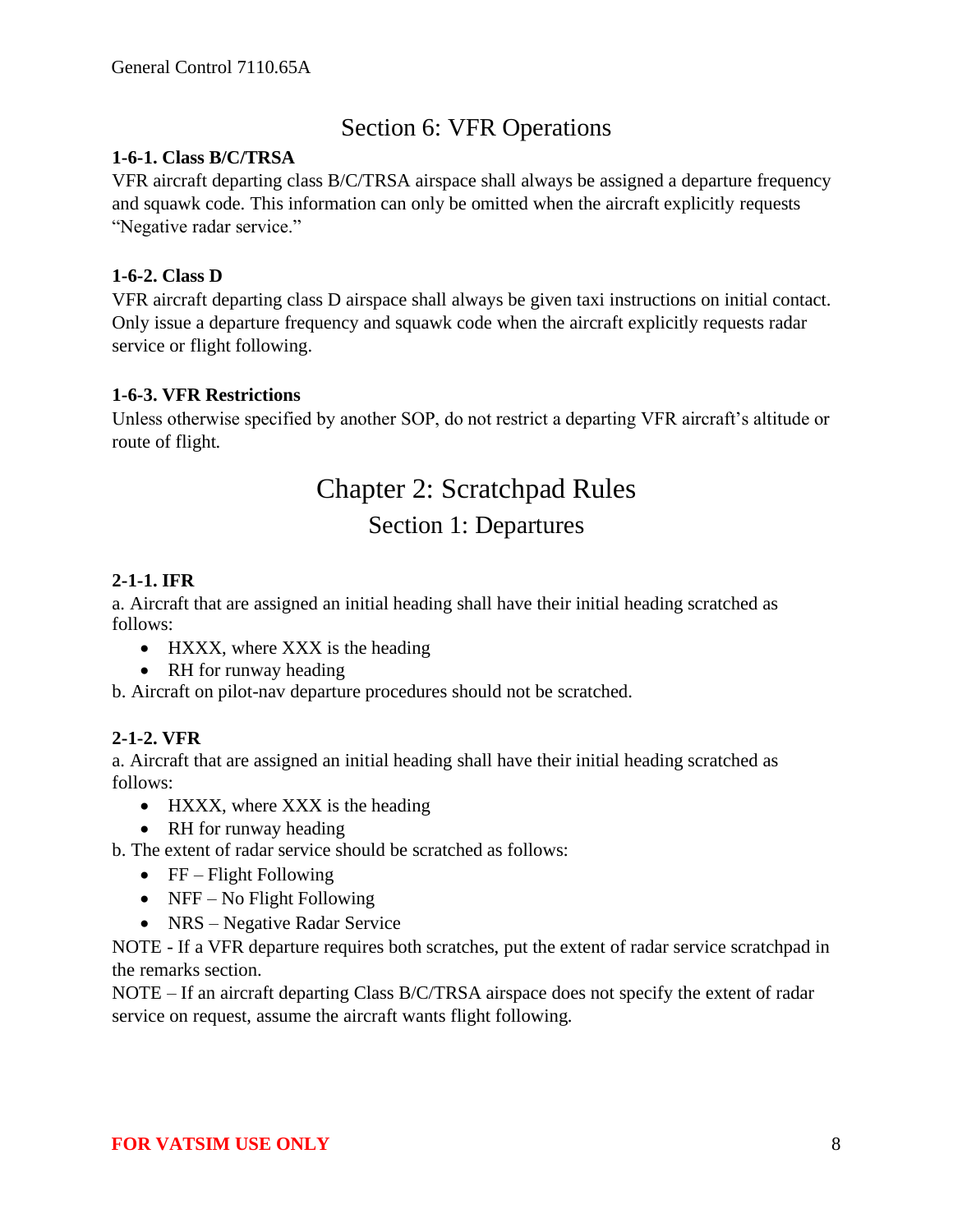## <span id="page-8-0"></span>**2-1-3. FF, NFF, and NRS Definitions**

a. When an aircraft requests "Flight Following," they shall receive radar services until the pilot requests to cancel flight following.

b. When an aircraft requests "No Flight Following," they shall receive radar services until the outer area, then be terminated by approach/departure. The outer area is defined by the AIM as "20 NM from the primary class C airport."

c. When an aircraft requests "Negative Radar Service," they shall receive radar services until the edge of the surface area, then be terminated by tower. The aircraft shall be asked of their oncourse and heading instructed to maintain VFR below the outer shelf. The tower controller shall say "Radar contact" on departure and "Radar service terminated, squawk VFR, frequency change approved" when clear of the surface area.

## Section 2: Arrivals

## <span id="page-8-2"></span><span id="page-8-1"></span>**2-2-1. IFR**

a. Aircraft on approach should be scratched as follows:

• First character shall be the type of approach

- $\circ$  V Visual
- $\circ$  C Contact
- $O \quad I ILS$
- $O L Localizer$
- $O$   $R RNAV$
- $O$  G GPS
- $O VOR$
- o N NDB
- $O$  D LDA
- o T- TACAN
- $O \quad A ASR/PAR$
- Second character shall be the letter designator, if appropriate
- Third and fourth characters shall be the runway

*Examples: [V8R-Visual 18R] [OA7L-VOR-A Circle to 17L] [RX3L-RNAV X 13L] [N14-NDB14]*

## <span id="page-8-3"></span>**2-2-2. VFR**

a. If the radar controller working a VFR aircraft assigns a runway, the runway shall be scratched.

## Section 3: Automated Coordination

## <span id="page-8-5"></span><span id="page-8-4"></span>**2-3-1. Requirements**

The following situations require a scratchpad entry or data block altitude when being handed off to another ZFW controller:

1. When an aircraft is not on course, the heading is scratched.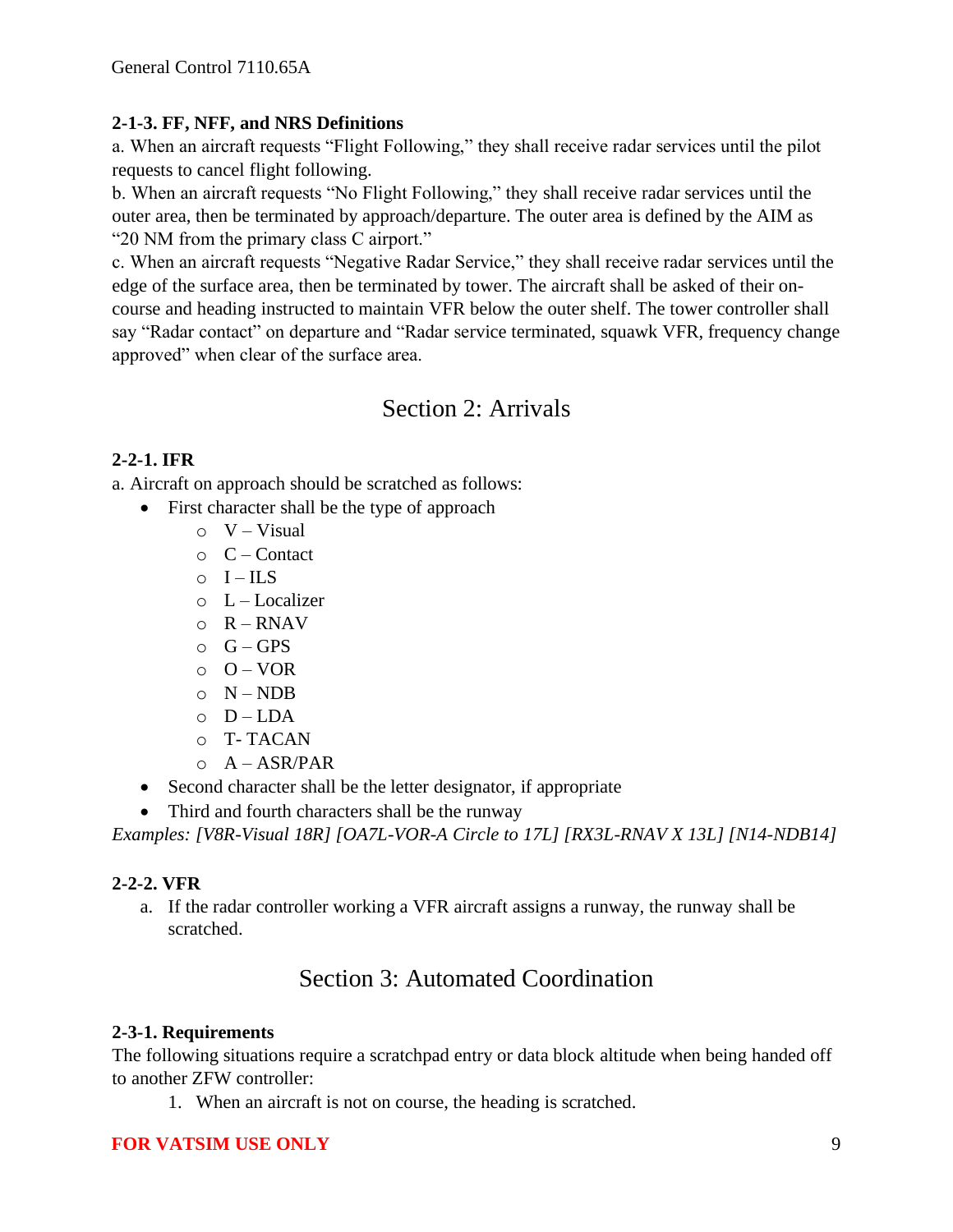- 2. When an aircraft is not climbing to cruise or the top altitude of a sector, a temporary altitude is set.
- <span id="page-9-0"></span>3. *ENROUTE ONLY:* When an aircraft is descending anytime, a hard altitude is set. In the case of a descend via clearance, the last altitude on the arrival shall be set.

# Chapter 3: Radar Simulation Section 1: Introduction

## <span id="page-9-2"></span><span id="page-9-1"></span>**3-1-1. Radar Covered Airports**

Radar covered airports are airports where radar coverage exists to the surface. At these airports, the associated controllers can utilize all forms of radar separation. All class B C and D airports underlying an approach facility are assumed to have radar coverage to the ground.

## <span id="page-9-3"></span>**3-1-2. Non-Radar Covered Airports**

Non-radar covered airports are airports where radar coverage does not exist to the surface. At these airports, the associated controllers cannot use radar separation. These airports include ADM, CSM, GVT, GYI, HOB, TXK, and all non-towered airports.

## Section 2: Tower Equipment Classification

## <span id="page-9-5"></span><span id="page-9-4"></span>**3-2-1. Certified Radar Towers**

a. Certified radar towers can use all forms of radar separation, and are responsible for applying separation between the following aircraft:

- IFR/IFR
- IFR/VFR, when required by airspace
- VFR/VFR, when required by airspace

b. Certified radar towers are considered a radar position, and as such, can issue control instructions that a normal approach/departure position would.

c. The following airports are considered certified radar towers:

- DFW
- DAL
- OKC
- ABI
- ACT
- BAD
- DYS
- FSI
- GGG
- GRK
- LBB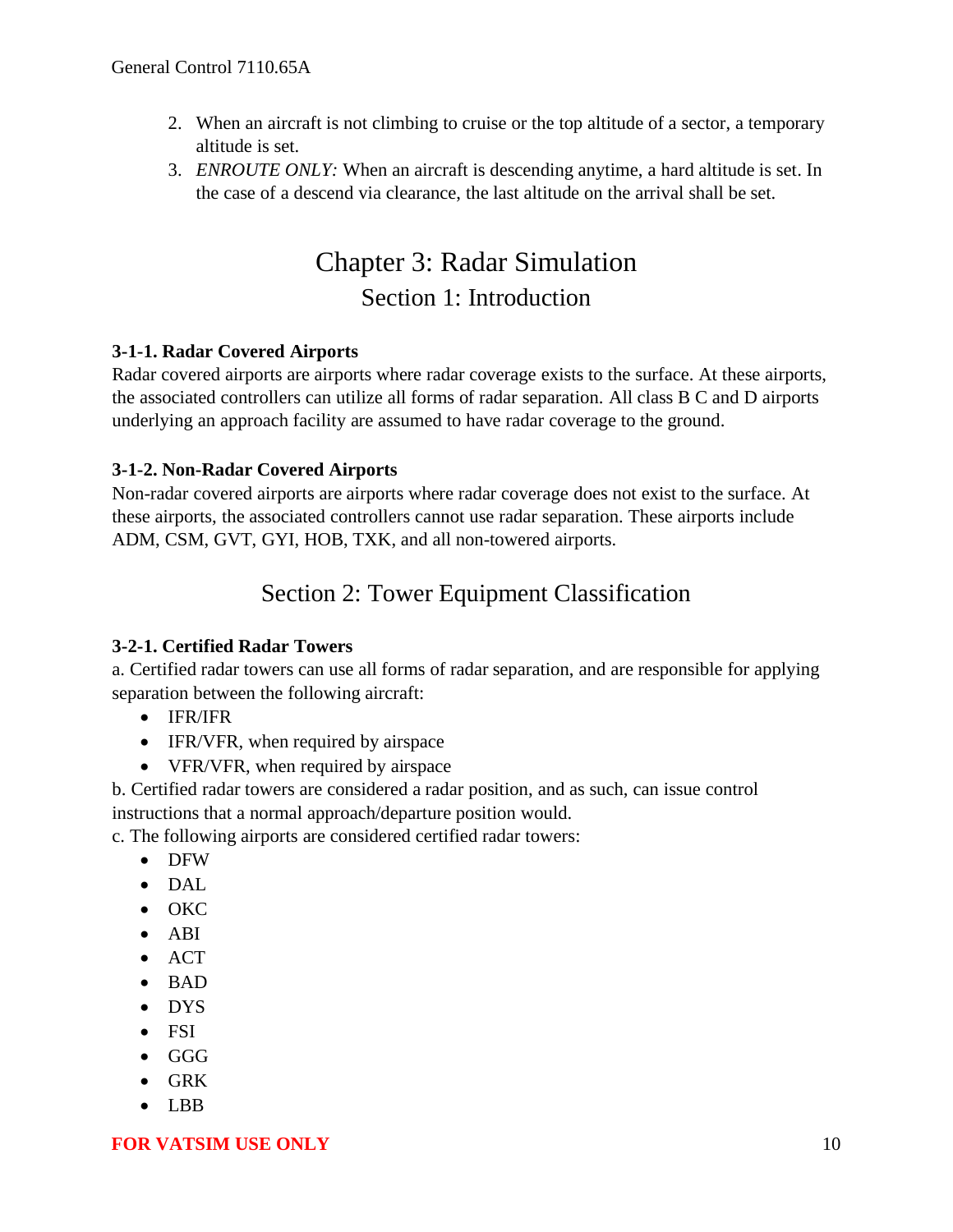General Control 7110.65A

- LTS
- MAF
- MLU
- SHV
- SJT
- SPS
- TIK

## <span id="page-10-0"></span>**3-2-2. Uncertified Radar Towers**

a. As per 7110.65 3-1-9: "Uncertified tower display workstations must be used only as an aid to assist controllers in visually locating aircraft. Radar services and traffic advisories are not to be provided using uncertified tower display workstations."

b. Uncertified radar towers can use automation capabilities to coordinate inbound/outbound traffic.

c. The following airports are considered uncertified radar towers:

- ADS
- AFW
- DTN
- DTO
- FTW
- FWS
- GKY
- GPM
- NFW
- OUN
- PWA
- RBD
- TKI
- TYR

## <span id="page-10-1"></span>**3-2-3. "VFR" Towers**

a. VFR towers cannot use any form of radar separation or control.

b. VFR towers have no automation capability to coordinate inbound/outbound traffic. All

coordination must be done through verbal means.

c. The following airports are considered VFR towers:

- ADM
- CNW
- CSM
- GVT
- GYI
- HLR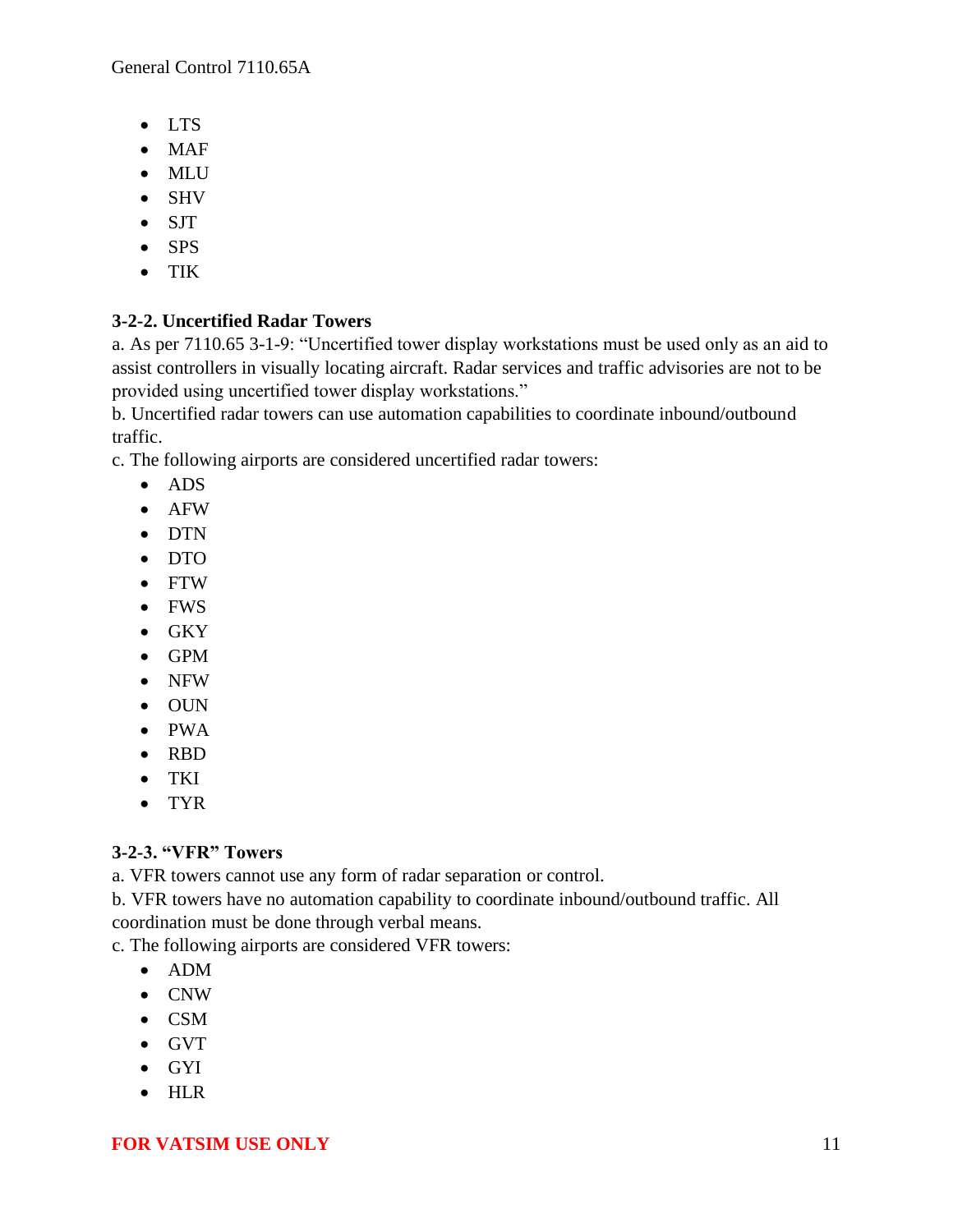- HOB
- HQZ
- LAW
- <span id="page-11-0"></span>• TXK

# Chapter 4: Approach/Tower Agreement Section 1: Tower Responsibilities

## <span id="page-11-2"></span><span id="page-11-1"></span>**4-1-1. Definitions**

a. Up-Down class D airports are those airports where the tower and TRACON are co-located at the same facility.

b. Non-Up-Down Class D Airports are airports where the tower is not associated with its own approach control.

## <span id="page-11-3"></span>**4-1-2. Class B/C/Up-Down D Airports**

a. IFR releases shall be automatic if the aircraft will depart on the primary departure runway(s) on standard headings/altitudes, unless otherwise specified by SOP.

b. Radar departures require a rolling call for radar identification. Use the alias command *.d (XX) (RWY)* where XX is the departure controller's sector ID.

## <span id="page-11-4"></span>**4-1-3. Non-Up-Down Class D Airports**

a. IFR releases are not automatic and need to be coordinated for each individual aircraft. Coordinated information should include the phrase "Request release" followed by the aircraft's callsign and departure runway.

b. Radar departures require a rolling call for radar identification. Use the alias command *.d (XX) (RWY)* where XX is the departure controller's sector ID.

c. When controlling airports that do not have radar coverage to the ground (ADM, CSM, GVT, GYI, HOB, TXK) inform ZFW when an IFR arrival has landed.

EXAMPLE – *"Frisco Low, Ardmore tower, arrival" "Frisco Low" "ENY3395 has arrived. MK" "CB"*

## <span id="page-11-5"></span>**4-1-4. Go-Arounds**

Go-Arounds shall be handled in the order of preference listed below:

- 1. As specified in the SOP.
- 2. Give the standard initial IFR departure heading/altitude assignment.
- 3. Instruct the aircraft to fly the published missed approach.
- 4. If on a visual approach, have the aircraft enter the pattern.